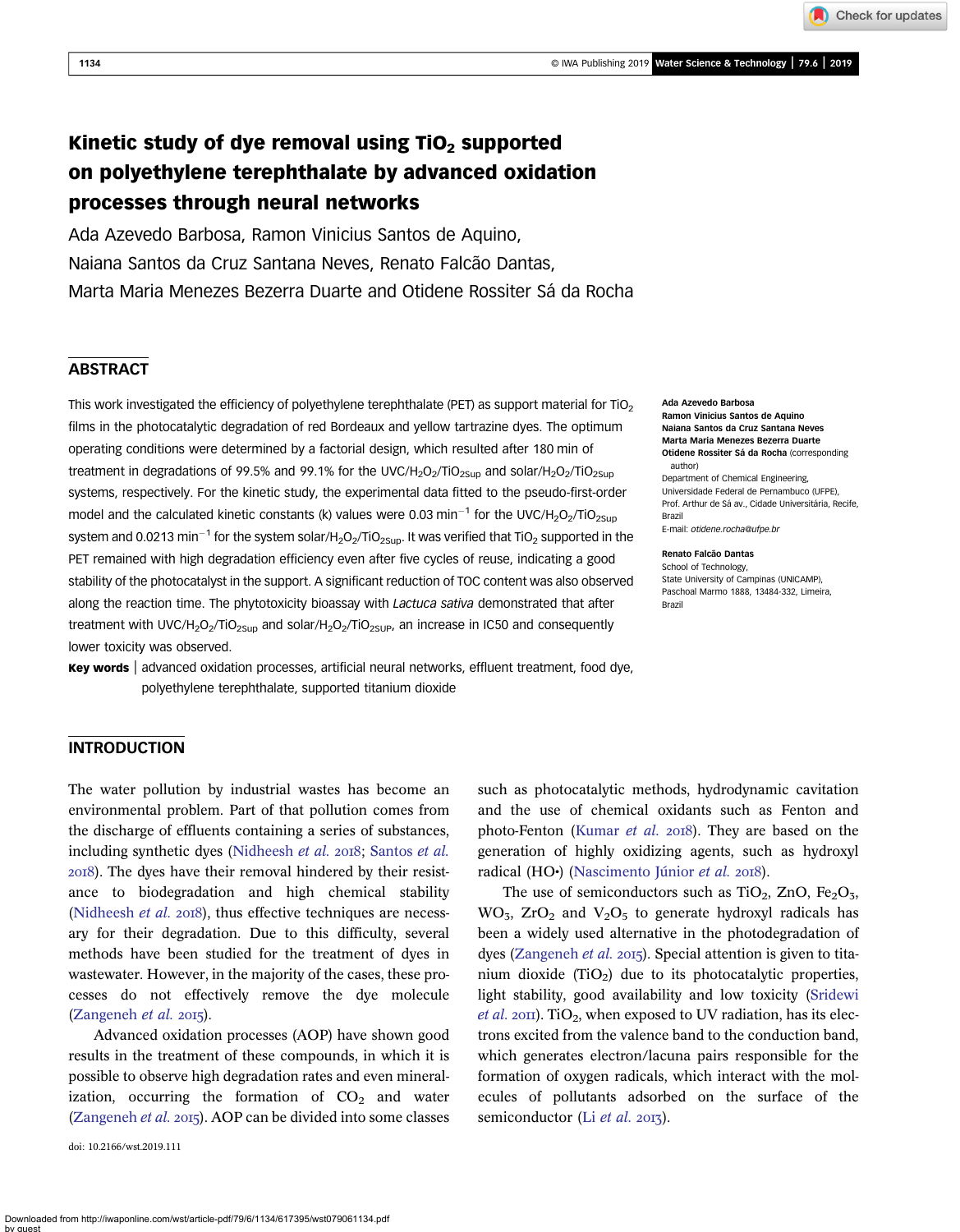Despite the  $TiO<sub>2</sub>$  having a high catalytic activity, its use to treat wastewater presents disadvantages due to its hard separation from aqueous solution, needing a posterior fil-tration step ([Sridewi](#page-9-0) et al.  $20\text{H}$ ). In order to avoid this disadvantage, recent studies have used a series of materials to immobilize  $TiO<sub>2</sub>$  such as glass (Xing *[et al.](#page-9-0)* 2018), polyethersulfone (Hir [et al.](#page-9-0)  $20T$ ), polystyrene [\(Santos](#page-9-0) et al.  $20I8$ ) and metallic supports [\(Alijani](#page-9-0) *et al.*  $20I4$ ). These support materials need to have roughness for the fixation of the catalyst particles and good adhesion to avoid leaching after immobilization ([Borges](#page-9-0) et al. 2016). Polyethylene terephthalate (PET) is a recyclable, biodegradable and flexible material [\(De Barros](#page-9-0) et al. 2014) that allows various shapes and geometries for the immobilization of  $TiO<sub>2</sub>$ .

The objective of this work was to evaluate the use of PET, recycled after consumption, as a support material for titanium dioxide (TiO<sub>2</sub>) films. The supported  $TiO<sub>2</sub>$  was used in the degradation of the aqueous mixture of red Bordeaux (RB) and yellow tartrazine (YT) dyes, which are dyes largely used in the food industry.

## MATERIAL AND METHODS

An aqueous solution of the RB and YT mixtures (provided by F. Trajano Ltda, Brazil) of 35 mg. $L^{-1}$  of each dye was prepared from the individual solutions using distilled water. The concentration of the dyes before and after each experiment were quantified using the UV-visible spectrometric technique (Thermo Scientific Genesys 10S). The measurements were performed using an analytical curve constructed at the wavelength  $(\lambda)$  of maximum absorbance: 427 and 521 nm for YT and RB, respectively. The detection limit (DL) and quantification limit (OL) were  $0.037$  mg. $L^{-1}$ and 0.164 mg. $L^{-1}$  while the coefficient of variance (CV) was 0.327% for  $\lambda$  of 427 nm. For  $\lambda$  of 521 nm the DL was  $0.064 \text{ mg.L}^{-1}$ , QL was  $0.283 \text{ mg.L}^{-1}$  and the CV was 0.566%.

#### $Tio<sub>2</sub>$  immobilization

PET films were obtained from cut-outs of transparent mineral water bottle purchased after local consumption. The photocatalyst was immobilized on PET surfaces accord-ing to the procedure described by [De Barros](#page-9-0) *et al.* (2014). The impregnation procedure was repeated in order to achieve the required mass of  $TiO<sub>2</sub>$  on the surface of the PET according to each experiment.

## Characterization of supported TiO<sub>2</sub>

Surface analyses were carried out in order to identify chemical groups over the material surface as well as characterize its morphology. In order to obtain details about the morphology of the material, mesh samples before and after the titanium immobilization were analyzed by scanning electron microscopy coupled with energy dispersive X-ray spectroscopy (SEM-EDX) in a Shimadzu SS-550 microscope. In addition, X-ray diffraction (XRD-6000, SHIMADZU) was determined using Cu-K $\alpha$  radiation ( $\lambda = 1.5406$  Å) with scans in the range of  $20^{\circ} < 2\theta < 80^{\circ}$ , step of  $0.02^{\circ}$  and speed of  $2^{\circ}$  s<sup>-1</sup>; the crystallographic charts of the international center for diffraction data (nos. 21–1,272 and 21–1,276) were used to evaluate the structure of the material.

Fourier transform-infrared spectrometry (FT-IR) analysis was used to determine the major functional groups on the surface of the solid and to verify the presence of  $TiO<sub>2</sub>$  in the studied supports, which were recorded in the range of 500 to 4,000 cm<sup>-1</sup>, with a  $4 \text{ cm}^{-1}$  resolution, using a Bruker Tensor 27 spectrometer with DLaTGS detector and an ATR probe (attenuated total reflectance). The spectra were recorded at room temperature  $(23 \pm 2 \degree C)$  at a spectral resolution of  $4 \text{ cm}^{-1}$  and 128 scans on average.

#### Preliminary tests

Preliminary experiments were carried out on the degradation of RB and YT dyes in a batch reactor for the selection of the advanced oxidative process. A UV-254 germicidal lamp (UVC, tovalight, 20 W) was used as radiation source, which had an irradiation intensity of 8.3 W/m², measured with a MRUR-203 radiometer from Instrutherm Ltda. The experiments with solar radiation were performed in Recife-Brazil (8°04'03"S; 34°55'00"W). Experiments were also performed without exposure to radiation. The overall intensity of solar radiation was in the range of  $16.28 - 16.51$  W.cm<sup>-2</sup>.

The degradation experiments of dyes RB and YT mixture in aqueous solution were carried out using cylindrical Pyrex glass cells, 5.5 cm high, 9.0 cm in diameter and volumetric capacity of 400 mL. All the experiments described in [Table 1](#page-2-0) were performed in batch system. The volume of the solution used for the treatment was 300 mL for each glass cell. The stirring rate for all experiments was 1,000 rpm.

The AOP treatment systems used for the degradation of aqueous solutions of dyes RB and YT mixture are described in [Table 1](#page-2-0).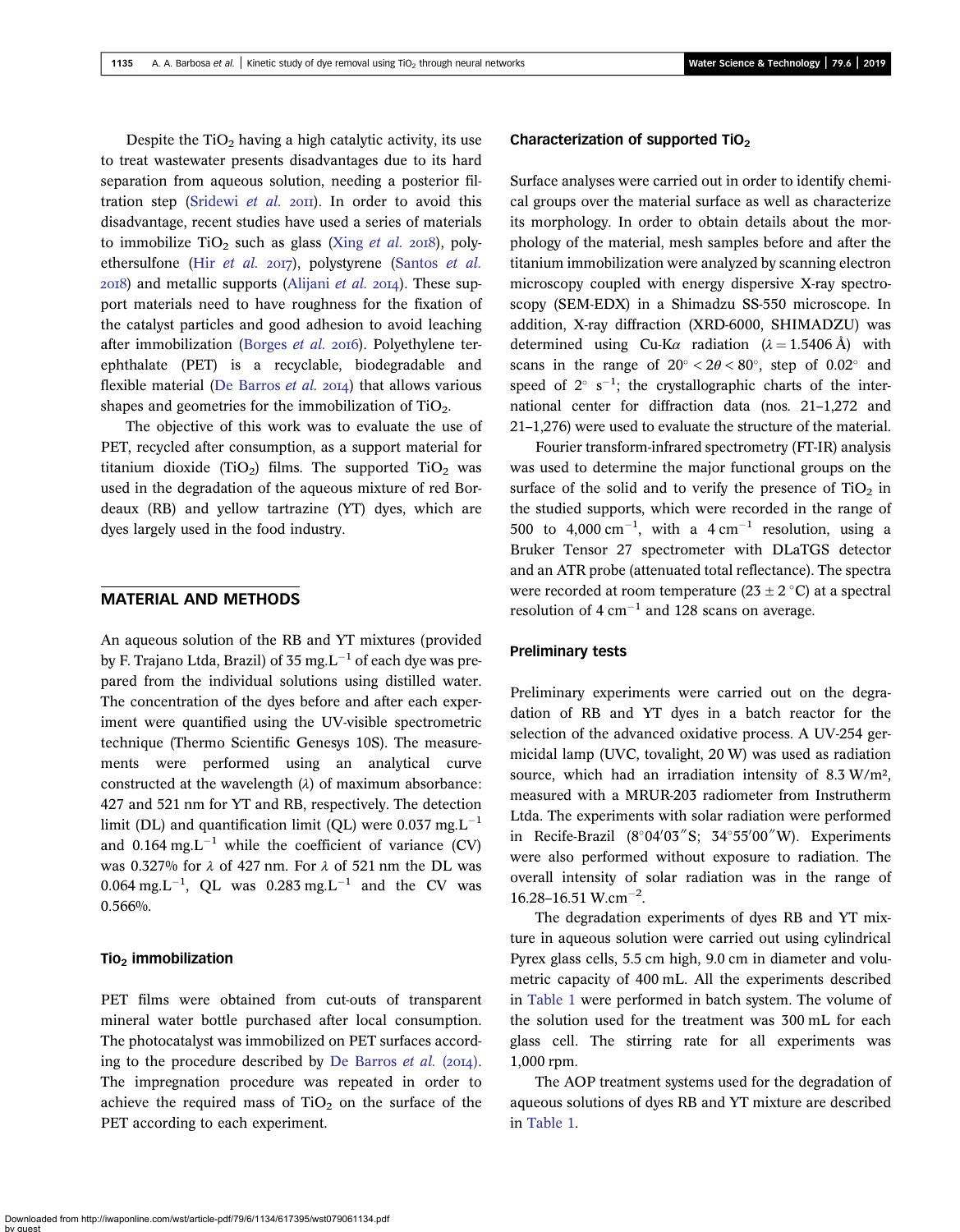<span id="page-2-0"></span>Table 1 | Processes used for preliminary experiments

| <b>Without radiation</b>                                                                                                                                                                                                            | <b>UVc radiation</b>                                                                                                                                                                                                                                                     | <b>Solar radiation</b>                                                                                                                                                                                                                       |
|-------------------------------------------------------------------------------------------------------------------------------------------------------------------------------------------------------------------------------------|--------------------------------------------------------------------------------------------------------------------------------------------------------------------------------------------------------------------------------------------------------------------------|----------------------------------------------------------------------------------------------------------------------------------------------------------------------------------------------------------------------------------------------|
| $\bullet$ H <sub>2</sub> O <sub>2</sub><br>$\bullet$ TiO <sub>2</sub><br>$\bullet$ TiO <sub>2Sup</sub><br>$\bullet$ H <sub>2</sub> O <sub>2</sub> /TiO <sub>2</sub><br>$\bullet$ H <sub>2</sub> O <sub>2</sub> /TiO <sub>2Sup</sub> | $\bullet$ UVc<br>$\bullet$ UVc/H <sub>2</sub> O <sub>2</sub><br>$\bullet$ UVc/TiO <sub>2</sub><br>$\bullet$ UVc/TiO <sub>2Sup</sub><br>$\bullet$ UVc/H <sub>2</sub> O <sub>2</sub> /TiO <sub>2</sub><br>$\bullet$ UVc/H <sub>2</sub> O <sub>2</sub> /TiO <sub>2Sup</sub> | $\bullet$ Solar<br>• Solar/H <sub>2</sub> O <sub>2</sub><br>• Solar/TiO <sub>2</sub><br>• Solar/TiO <sub>2Sun</sub><br>• Solar/H <sub>2</sub> O <sub>2</sub> /TiO <sub>2</sub><br>• Solar/H <sub>2</sub> O <sub>2</sub> /TiO <sub>2Sup</sub> |

The amount of  $H_2O_2$  added to the systems was calculated according to the stoichiometric balance for degradation reaction of RB and YT, which was found to be 5.79 mmol. $L^{-1}$ . Standardization of the  $H_2O_2$  solution (50% v/v, P.A.) was performed with  $KMnO<sub>4</sub>$  (1N) in acidified medium  $(H<sub>2</sub>SO<sub>4</sub>$  at 10%).

For the systems containing  $TiO<sub>2</sub>$ , 100 mg of the photocatalyst was used for 300 mL of solution, which means 333 mg. $L^{-1}$ , calculated to reduce the turbidity of the solution in the system with  $TiO<sub>2</sub>$  in suspension [\(Santos](#page-9-0) [et al.](#page-9-0) 2018). It was necessary to wait 30 min in the dark, under stirring 1,000 rpm, in order to stabilize the adsorptive process before the start of aliquot withdrawal ([Nascimento Júnior](#page-9-0) et al. 2018). To eliminate the possibility of interference in the analyses, sample was taken from the supernatant.

During the experiments, samples were collected and quantified to monitor the degradation process at times of 1, 5, 10, 30, 60, 120, 240, 300 and 360 min, thus samples were analyzed with a UV-visible spectrophotometer.

#### Factorial planning

After the selection of the processes which presented the highest efficiency in dyes degradation in the preliminary test, the variables of greatest influence for each process were identified. The limits of each variable were selected from previous experiments.

The operating conditions were defined using a factorial planning  $2^3$  (FP  $2^3$ ) for the system using UVC radiation and a factorial planning  $2^2$  (FP  $2^2$ ) for solar radiation. For FP  $2^2$ , the selected variables were: TiO<sub>2</sub> (50 mg and 150 mg) and  $H<sub>2</sub>O<sub>2</sub>$  (3.86 and 5.79 mmol.L<sup>-1</sup>); for the FP 2<sup>3</sup> the selected variable were  $TiO<sub>2</sub>$  (50 mg and 150 mg),  $H<sub>2</sub>O<sub>2</sub>$  (3.86 and 5.79 mmol. $L^{-1}$ ) and radiation power (20 and 40 W). The tests were performed in duplicate to allow the test of lack of fit of the empirical model. From the obtained data, the effects of the factors and the interactions between them were estimated according to the work of [Barros Neto &](#page-9-0) [Scarminio \(](#page-9-0)2010), using the Statistical 6.0 program.

#### Kinetics

From the data obtained in the factorial planning, the best conditions were used in the kinetic study. The kinetic model of pseudo-first-order was adjusted to the experimental data through the program Sigma Plot 11.0  $\odot$  (Hir *[et al.](#page-9-0)* 2017; [Aoudjit](#page-9-0) et al. 2018).

The data were adjusted to pseudo-first-order models according to Equation (1) by regression analysis. Half-life reaction time  $(t_{1/2})$  was estimated by Equation (2).

$$
\ln\left(\frac{(C_t)}{C_0}\right) = -kt \tag{1}
$$

$$
t_{\frac{1}{2}} = \ln \frac{2}{k} \tag{2}
$$

where  $C_t$  is the total dyes concentration at time t,  $C_0$  is the initial concentration of dyes and k is the reaction rate.

A study was also carried out to evaluate the possibility of the supported  $TiO<sub>2</sub>$ , used in the kinetic study with UVC radiation, being used in successive cycles monitoring the percentage of degradation along the cycles according to Hir [et al.](#page-9-0)  $(2017)$ .

## Kinetics

The kinetic models using ANN were established for the degradation systems via solar and UVC radiation. The ANN was developed with the time and wavelength absorption as input variables to generate a curve of concentration over time, as used by [Giroto](#page-9-0) et al. (2006). For this purpose, a software was created based on  $C#$  language in Unity 3D<sup>©</sup>. The ANN is composed of input, hidden and output layers with a different number of neurons. A group of procedures was set to turn the adjustment possible. The type of ANN used was 2:3:1 (two input variables, three hidden layers, and one output variable). The training method was based on particle swarm optimization (PSO) as exposed by [Kennedy & Eberhart](#page-9-0)  $(1995)$ , in which a small disturbance was induced in the weights and biases to verify if the resultant network is a better adjustment according to the experimental data.

#### Physical-chemical analysis and toxicity

A sample of the experiment providing the best degradation result was evaluated before and after the AOP by total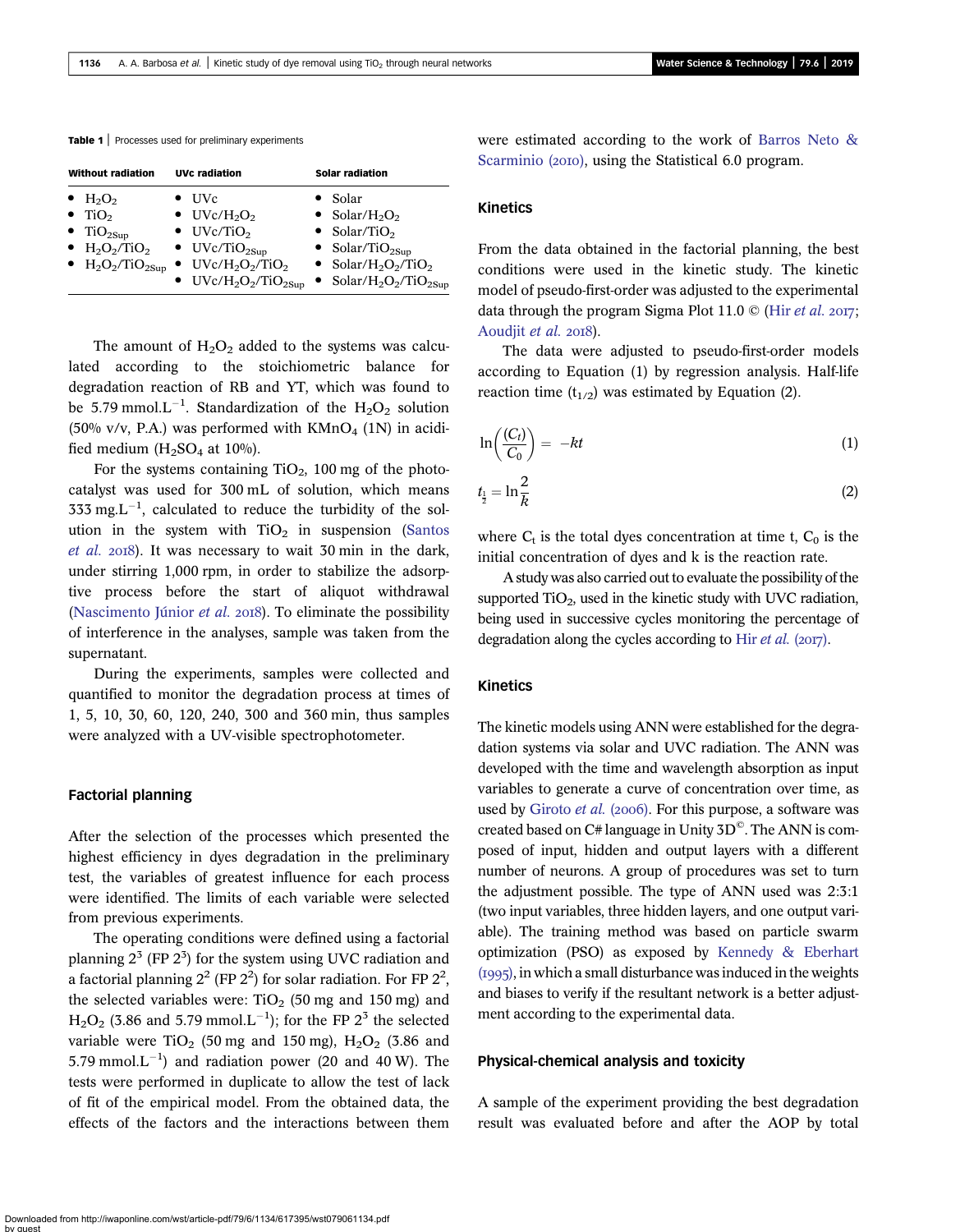<span id="page-3-0"></span>organic carbon (TOC) analyses, according to the method-ologies established by [APHA \(](#page-9-0)2012). The results obtained from the analyses were used to evaluate the effectiveness of the process. Phytotoxicity tests were conducted according to the procedure adopted by Sobrero  $\&$  Ronco (2004).

## RESULTS AND DISCUSSION

#### Support characterization

The TiO<sub>2</sub> supported in PET was characterized by FT-IR, XRD and SEM analyses (Figure 1).

FT-IR analysis of the samples was conducted in the range of 500–4,000 cm<sup>-1</sup> wave numbers. Figure 1(a) shows the spectra with the identification of the chemical groups in the PET Support without TiO<sub>2</sub>, PET Support with immobilized  $TiO<sub>2</sub>$  and PET Support with immobilized  $TiO<sub>2</sub>$  after its use in the treatment of aqueous dye mixture solution. In the spectrum of the PET Support the main characteristic peaks of the bonds present in the PET molecule such as  $1,712 \text{ cm}^{-1}$ , the strong intensity peak associated with the stretching of the carboxyl group (C = O) and in 1,500 cm<sup>-1</sup> were identified peaks of average intensity associated with  $C = C$  stretching in vibration in the aromatic ring, according to [Solomons &](#page-9-0) [Fryhle \(](#page-9-0)2012). The peak at  $1,340 \text{ cm}^{-1}$  refers to the folds and balances of the trans-ethylene glycol-segment vibration, according to [Solomons & Fryhle \(](#page-9-0)2012). Regarding to 1,245, 1,095 and  $1,017$  cm<sup>-1</sup>, they are peaks of high intensity and associated with the stretching of the ester group (C-O-C). The peaks 870 and 724  $cm^{-1}$  are associated with aromatic (C-H) and benzene ring vibration, respectively. It was observed in Figure 1(a) that the disappearance of the peaks observed in the support when  $TiO<sub>2</sub>$  was supported, noting the efficiency of the immobilization process due to deposition of  $TiO<sub>2</sub>$  on the surface of the plate. The typical



Figure 1 | (a) FT-IR of PET Support without TiO<sub>2</sub> and PET with immobilized TiO<sub>2</sub> before and after the treatment. (b) X-ray diffraction patterns of PET-TiO<sub>2</sub> and SEM analysis obtained for (c) PET and (d) PET with immobilized  $TiO<sub>2</sub>$ .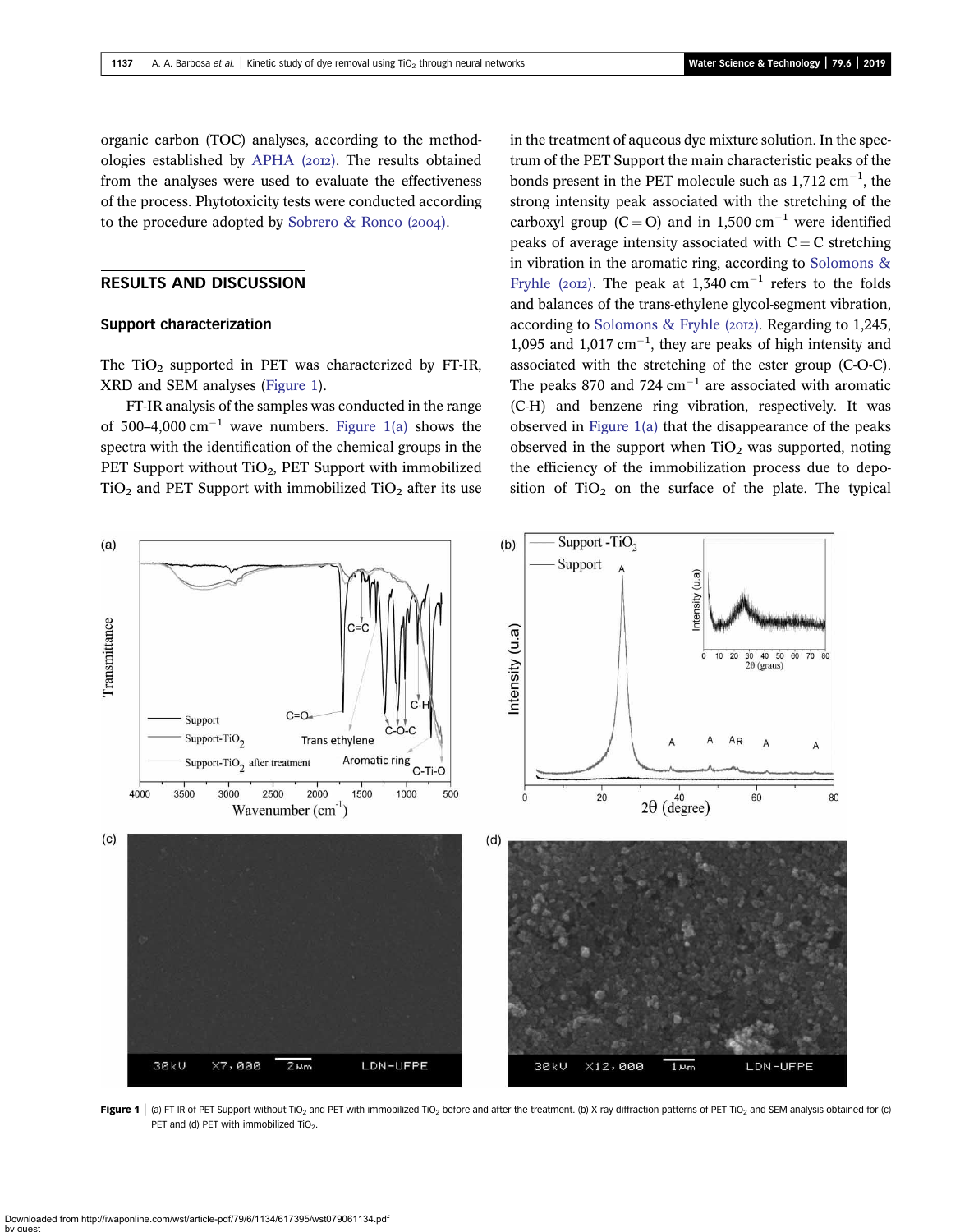absorption band for the O-Ti-O bond was around 600  $\text{cm}^{-1}$ , which is in accordance with [Santos](#page-9-0) *et al.* ( $2018$ ). In addition, no differences were observed between the spectra of supported TiO<sub>2</sub> before and after treatment.

The XRD pattern of the PET and PET-TiO<sub>2</sub> samples can be seen in [Figure 1\(b\).](#page-3-0) The PET-TiO<sub>2</sub> diffractogram shows an evident peak at  $2\theta = 25.31$ , which is characteristic of anatase. However, the diffraction pattern of the PET compound at  $2\theta = 25.58$  observed, close to this angle, coincides with that of  $TiO<sub>2</sub>$ .

After addition of  $TiO<sub>2</sub>$  in the polymer, several characteristic peaks of the anatase  $TiO<sub>2</sub>$  (JCPDS 00-021-1272) at 2 $\theta$  of 25.24° (101), 37.84° (004), 48.13° (200), 53.88° (105), 55.02° (211), 62.82 $^{\circ}$  (204) and 75.29 $^{\circ}$  (215) and a Rutile Attributed Peak TiO<sub>2</sub> (JCPDS 00-021-1276) at 2 $\theta$  of 56° C, 46° (002) were observed in the XRD standard of the PET-TiO<sub>2</sub> film. These data were indicative of the successful immobilization of  $TiO<sub>2</sub>$  in the PET polymer matrix. According to [Xing](#page-9-0) [et al.](#page-9-0) (2018) when  $TiO<sub>2</sub>$  catalyst does not undergo heat treatment processes it is not possible to notice changes in the structure of  $TiO<sub>2</sub>$  in a significant way, consequently, remaining in higher concentration of anatase in the mobilized material.

Comparing Figure  $1(c)$  and  $1(d)$ , it is possible to observe intense changes in the surface of the material after the immobilization process. In Figure  $1(c)$ , the smooth surface of the PET material can be observed. After the immobiliz-ation process with 100 mg of TiO<sub>2</sub> ([Figure 1\(d\)](#page-3-0)), the plate presented irregularities that differ from the uniform structure of the PET plate previously observed. The irregularities refer to the agglomeration of  $TiO<sub>2</sub>$  particles in the material, showing that it was well adhered to the sur-face. In the work of [De Barros](#page-9-0) et al.  $(2014)$ , the formation of irregularities in PET plates after different cycles of immobilization with  $TiO<sub>2</sub>$  were observed.

#### Preliminary tests

The experiments performed in the absence of radiation did not reach significant degradation after 360 min in any of the studied systems. In absence of radiation, the formation of hydroxyl radical, which is responsible for the degradation of organic molecules with high strength and stability such as dyes, has probably not occurred. The same result was observed by [Santos](#page-9-0) et al. (2018) and [Nascimento Júnior](#page-9-0) *[et al.](#page-9-0)* ( $2018$ ) when studying the degradation of dye mixtures using titanium dioxide.

The degradation curves of the dyes in the preliminary tests for UVC and solar radiation are presented in Figure 2.



Figure 2 | Degradation curves of the dye mixture red Bordeaux and yellow tartrazine in aqueous solution by AOP during 360 min: (a) UVc radiation and (b) solar radiation. [C<sub>0</sub>] = 35 mg.L<sup>-1</sup> of each dye; [H<sub>2</sub>O<sub>2</sub>] = 5.79 mmol.L<sup>-1</sup>; m<sub>TiO<sub>2</sub> = 100 mg.</sub>

In the treatments using photolysis, only a decrease less than 5% was observed in both radiations.

When analyzing the degradation curves shown in Figure 2, it was observed that the UVC/H<sub>2</sub>O<sub>2</sub> and solar/ H2O2 photochemical processes degraded after 240 min of reaction 82.1% and 0.18% of the aqueous dye solution, respectively. According to Zuorro & Lavecchia  $(2014)$ , the degradation of contaminants in the  $UV/H<sub>2</sub>O<sub>2</sub>$  process with UVC radiation is usually higher than with solar radiation, since the homolytic breakdown of the  $H_2O_2$  molecule to form free radicals is higher in  $\lambda > 290$  nm.

The UVC/TiO<sub>2</sub> and solar/TiO<sub>2</sub> systems degraded 3.9 and 2.5 times more after 240 min than the UVC/TiO $_{2SUP}$ and solar/TiO<sub>2SUP</sub>, respectively. When TiO<sub>2SUP</sub> was used, the contact between the catalyst and the solution is reduced. This happens because the surface area is smaller, which reduces the efficiency in the photocatalytic activity due to the reduction of the radiation capture; this behavior was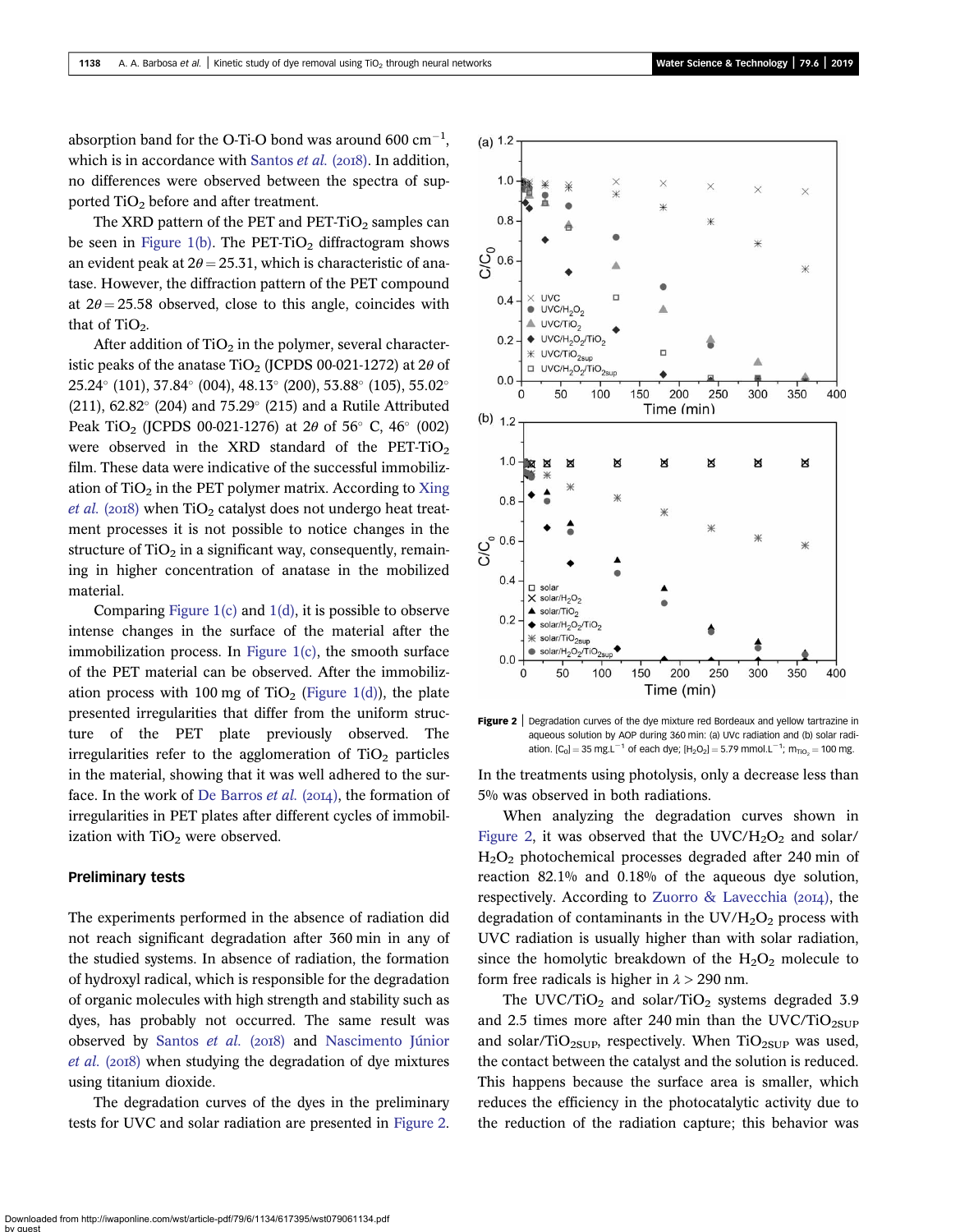also observed by Shen [et al.](#page-9-0) (2016). Although the degradation process is lower in experiments with immobilized  $TiO<sub>2</sub>$ , its use favors the recovery of the supported  $TiO<sub>2</sub>$ after treatment (Hir [et al.](#page-9-0) 2017).

The percentages of degradation obtained for the dyes were 99.6% and 98.2% for the UVC/H<sub>2</sub>O<sub>2</sub>/TiO<sub>2</sub> and  $UVC/H<sub>2</sub>O<sub>2</sub>/TiO<sub>2SUP</sub> processes, and 99.9% and 85.5% for$ the solar/ $H_2O_2/TiO_2$  and solar/ $H_2O_2/TiO_{2SUP}$ , respectively, after 240 min. These systems showed the highest efficiency in the degradation of the aqueous solution of dyes. The combination of TiO<sub>2</sub> and  $H_2O_2$  may facilitate the increase of photocatalytic activity. Literature reports that suppression of the recombination of  $e/h^+$  occurs, resulting in an increase in the overall generation rate of HO• radicals in the system [\(Abeledo-Lameiro](#page-8-0) et al.  $2017$ ).

Although the degradation is lower in studies carried out with immobilized  $TiO<sub>2</sub>$ , it is considered advantageous because it avoids the operational cost in the process of catalyst separation from the suspension. In addition, the use of PET-media has a low cost because it is a recyclable material, being an advantage over other supports studied by [Santos](#page-9-0) *[et al.](#page-9-0)* (2018). Hir *et al.* (2017) and Xing *et al.* (2018).

#### Experimental planning

Based on the experimental results obtained from the experimental design, the main effects and their 2-factor and 3-factor interactions and their respective standard errors (s) were calculated at a 95% confidence level with  $p = 0.05$ using the Statistical program 6.0. Figure 3 shows the Paretos charts (significant effects  $p > 0.05$ ).

Figure 3 shows that all the main effects were statistically significant during the process of degrading the aqueous solution of dyes at a 95% confidence level, as well as the interactions of the factors  $H_2O_2$ \*Potency and Ti $O_2$ \*H<sub>2</sub>O<sub>2</sub> for the system UVC/H<sub>2</sub>O<sub>2</sub>/TiO<sub>2SUP</sub> and TiO<sub>2</sub>\*H<sub>2</sub>O<sub>2</sub> for the solar/ $H_2O_2/TiO_{2SUP}$  system.

Among the variables studied in the UVC/H<sub>2</sub>O<sub>2</sub>/TiO<sub>2SUP</sub> system, the most influential in the efficiency of the degradation process was hydrogen peroxide concentration  $(H_2O_2)$ . This result indicates that a higher concentration of  $H_2O_2$  increases the efficiency in the process of dye degradation at the levels studied. Similar results were obtained by Shen [et al.](#page-9-0)  $(2016)$ , when a greater amount of  $H_2O_2$  increased the efficiency of the dye degradation process. In the case of the solar/ $H_2O_2$ /  $TiO<sub>2SUP</sub>$  system, the  $TiO<sub>2</sub>$  variable was the most significant, probably because the semiconductor presents a better efficiency under solar radiation because it requires less energy to excite the electron in the valence layer ([Borges](#page-9-0) *et al.* 2016).



**Figure 3** Pareto chart for the results of the factorial planning (a) UVC/H<sub>2</sub>O<sub>2</sub>/TiO<sub>2SUP</sub> pure error =  $0.093$  and (b) solar/H<sub>2</sub>O<sub>2</sub>/TiO<sub>2SUP</sub> pure error =  $0.5149$ .

#### Kinetics

Based on the results of the factorial design kinetic studies of degradation of aqueous mixture of dyes YT and VB for photocatalytic processes  $UVC/H_2O_2/TiO_{2SUP}$  and solar/  $H_2O_2/TiO_{2SUP}$  were conducted, as shown in [Figure 4.](#page-6-0)

[Figure 4\(a\)](#page-6-0) shows that the systems  $UVC/H_2O_2/TiO_{2SUP}$ and solar/ $H_2O_2/TiO_{2SUP}$  degraded 99.5% and 99.1% after 180 min, respectively; both systems obtained a shorter degradation time compared to the preliminary test of the studied systems. The systems did not have a significant difference in their degradation results, so it is preferable to use the solar radiation source because it is renewable.

The regression analysis for the pseudo-first-order model for the degradation of the dyes was done, obtaining the parameters of the model according to [Figure 4\(b\)](#page-6-0). The velocity constants ( $K_{app}$  min<sup>-1</sup>) were estimated at 0.03 min<sup>-1</sup> for the  $UVC/H<sub>2</sub>O<sub>2</sub>/TiO<sub>2SUP</sub>$  system and 0.0213 min<sup>-1</sup> for the solar/ $H_2O_2/TiO_{2SUP}$  system.

The half-life time was 23.10 min and the correlation coefficient was 0.9926 for the UVC/H<sub>2</sub>O<sub>2</sub>/TiO<sub>2SUP</sub> system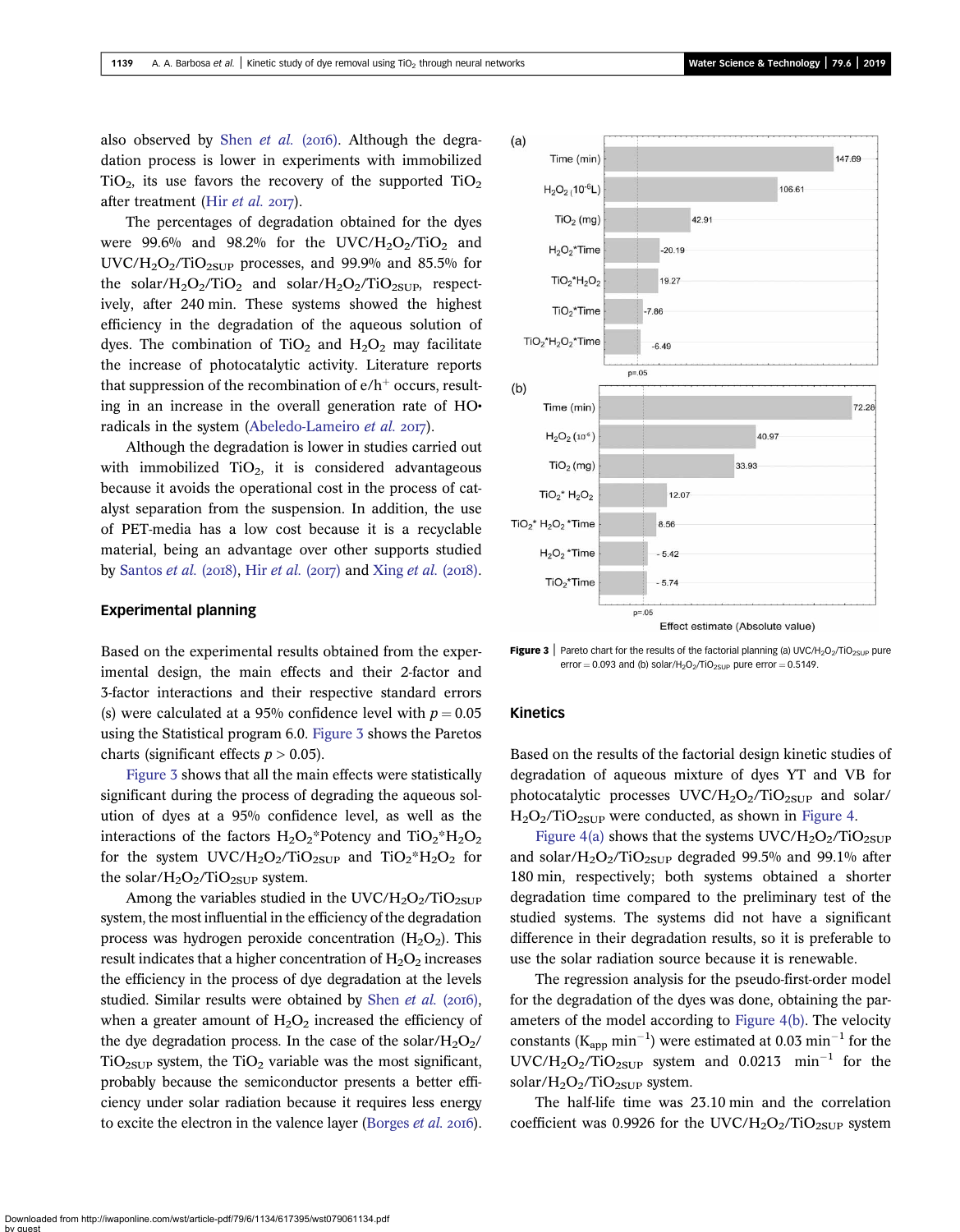<span id="page-6-0"></span>

Figure 4 | (a) Degradation kinetics and (b) adjustment to zero order kinetic model for RB and YT dye mixture treated by UVC/H<sub>2</sub>O<sub>2</sub>/TiO<sub>2SUP</sub> and solar/H<sub>2</sub>O<sub>2</sub>/TiO<sub>2 SUP</sub>. [C<sub>0</sub>] = 35 mg.L<sup>-1</sup> of each dye; [H<sub>2</sub>O<sub>2</sub>] = 5.79 mmol.L<sup>-1</sup>; m<sub>πo2</sub> = 150 mg. (c) Study of the efficiency of the reuse of the support in five cycles in the degradation of the dye solution to the UVc/H<sub>2</sub>O<sub>2</sub>/TiO<sub>2SUF</sub> system.

and the solar/ $H_2O_2/TiO_{2SUP}$  system obtained a half-life of 32.54 min and the correlation coefficient of 0.9911. The pseudo-first-order model describes the degradation behavior of the dyes by the UVC/H<sub>2</sub>O<sub>2</sub>/TiO<sub>2SUP</sub> and solar/H<sub>2</sub>O<sub>2</sub>/ TiO<sub>2SUP</sub> processes since  $R^2$  values higher than 0.90 meet the standards for linearity required by the INMETRO  $(20I6)$ .

According to [Aoudjit](#page-9-0) et al. (2018) and [Santos](#page-9-0) et al. (2018), the degradation of the dye mixture RB and YT for the photocatalytic processes UVC/H<sub>2</sub>O<sub>2</sub>/TiO<sub>2SUP</sub> and solar/H<sub>2</sub>O<sub>2</sub>/  $TiO<sub>2SUP</sub>$  were efficient. Comparing the results obtained by [Santos](#page-9-0) et al.  $(2018)$  in relation to the dye removal rate in 180 min and the value of the degradation constant  $(K_{\text{ann}})$ is equivalent to the values found in this work for UVC/  $H<sub>2</sub>O<sub>2</sub>/TiO<sub>2SUP</sub> radiation. The immobilization process of$  $TiO<sub>2</sub>$  in PET Support presented the advantage of being a recycled material, making the process cost-effective. In addition, the technique used to immobilize the catalyst is simple and showed a good adhesion efficiency of  $TiO<sub>2</sub>$  on the surface of the support ([De Barros](#page-9-0) *et al.* 2014).

#### Kinetics by neural networks

The results of the ANN training data for the studied compound degradation are shown in [Figure 5](#page-7-0).

In Figure  $5(a)$  and  $5(b)$  it is possible to observe the input layer represented by the time in normalized minutes (from 0 to 210 for  $-1$  to 1); as a result the concentration, also renormalized (from 0 to 1 for  $-1$  to 1). During the computation, the network multiplies the weights (values above the lines connecting the neurons) by the input, and sums the bias, value above the neurons, and is then computed by the sigmoid function, to obtain a result that is again multiplied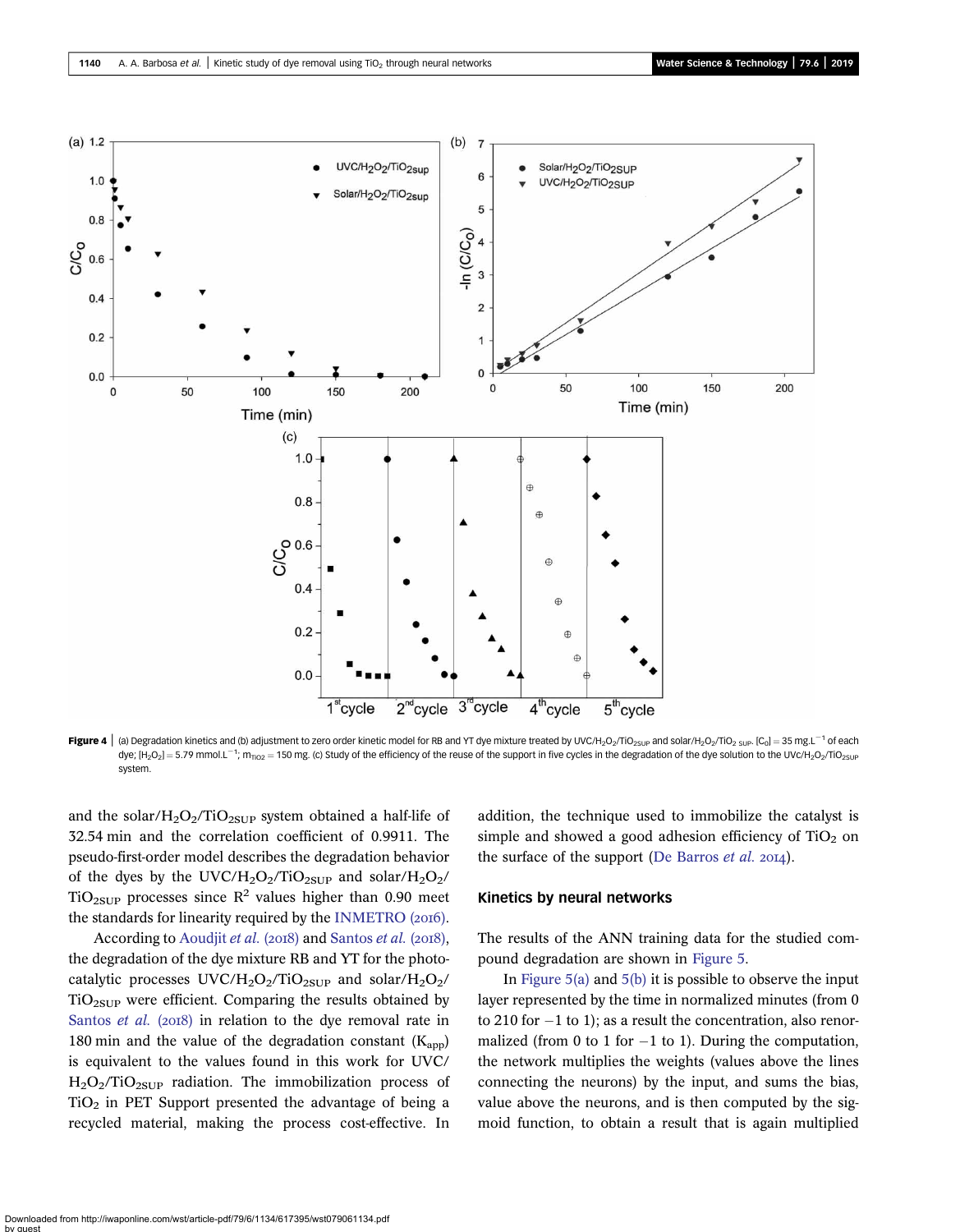<span id="page-7-0"></span>

Figure 5 | ANN resulting from the training of degradation data by: (a) solar radiation and (b) UVC radiation. (c) Results of the neural network model confronted with the experimental data for both solar and UVC systems.

by a weight and goes forward to the next layer; consequently the result is generated. This model is able to predict the degradation response for the degradation of the dye under the given conditions.

Figure 5(c) shows the agreement between the experimental data and the data predicted by the ANN models; the absolute mean error was 0.0246 for the solar radiation system and 0.0231 for the UVC system, which leads to an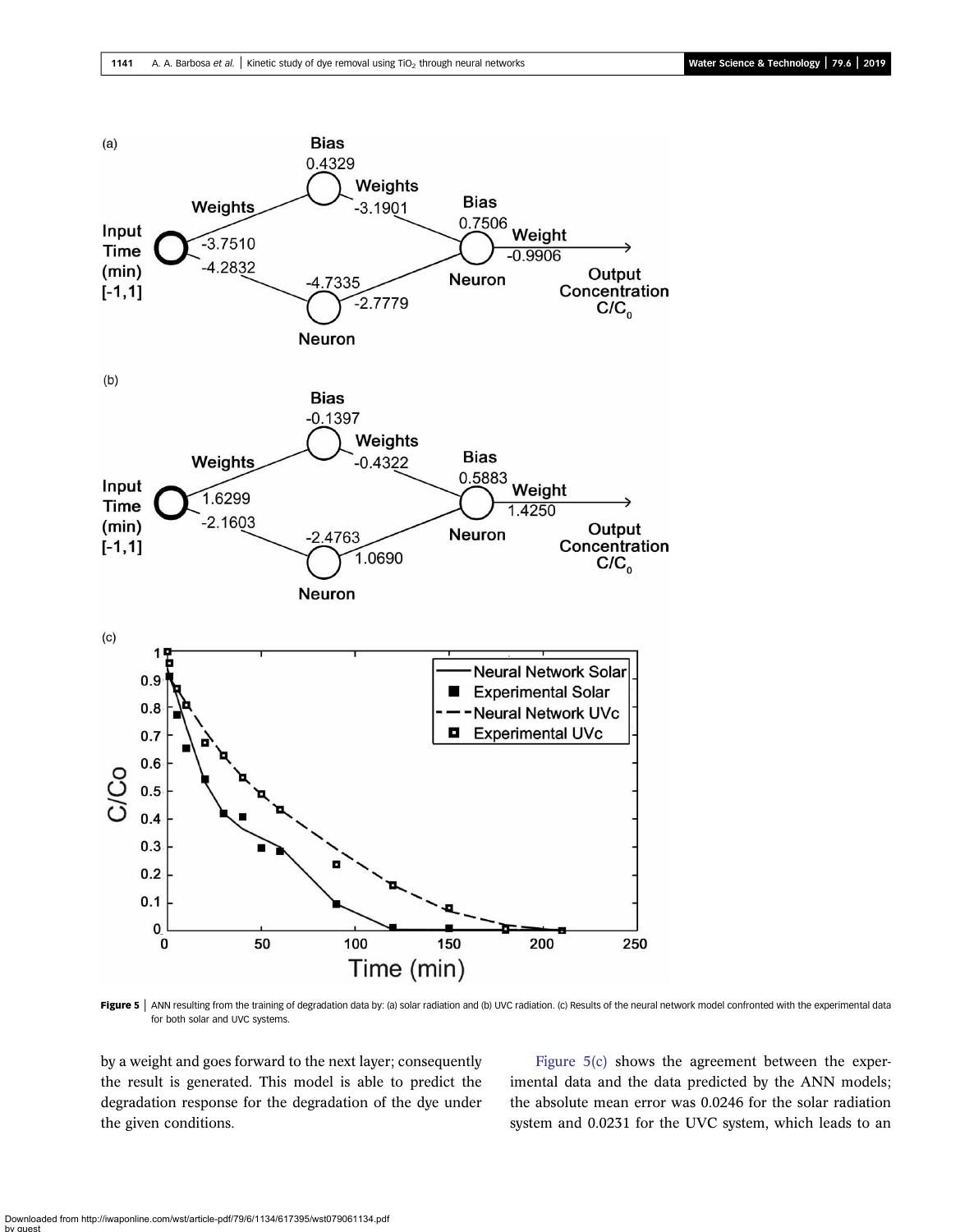<span id="page-8-0"></span> $R<sup>2</sup>$  of 0.987 and 0.991, respectively. It is important to remark that ANN modelling was done with dye water solutions. Thus, it presents some limitation to describe the dyes removal in a real wastewater. In this case, additional experiments should be done.

## Reuse of PET Support

The advantage of using a system with the supported catalyst is due to prolonged reuse of the photocatalytic plate, enabling the treated wastewater to be directly discharged, as there is no need for a costly filtration unit. The  $TiO_{2SUP}$ reuse for degradation of the YT and RB dyes was tested in the UVC/H<sub>2</sub>O<sub>2</sub>/TiO<sub>2SUP</sub> system using a solution in the  $35 \text{ mg}$ . L<sup>-1</sup> concentration of each dye for 210 min irradiation for each cycle [\(Figure 4\(c\)\)](#page-6-0).

The impregnation of  $TiO<sub>2</sub>$  in the PET matrix was efficient with the possibility of reuse in the degradation of the dye mixture over the five replicates of the treatment process. This efficiency was observed due to the reduction of only 0.9% in the percent degradation of the dye mixture from the first (99.2%) to the fifth (98.1%) cycle. Already with Shen *[et al.](#page-9-0)* ( $20I6$ ), the degradation rates decreased from 99.2% to 87.4% after five consecutive cycles using a  $TiO<sub>2</sub>@CF$  catalyst in the removal of dyes.

#### Physical-chemical analysis and toxicity

A decrease in TOC can be observed after the treatment of UVC/H<sub>2</sub>O<sub>2</sub>/TiO<sub>2SUP</sub> and solar/H<sub>2</sub>O<sub>2</sub>/TiO<sub>2SUP</sub> systems studied. The reduction of 97.9% of TOC indicates an effective oxidation of the organic species to  $CO<sub>2</sub>$  and other byproducts, indicating the reduction of the oxidizable organic matter, improving as a consequence the quality of the sample. [Garcia](#page-9-0) et al.  $(2009)$  evaluated the photocatalytic degradation of acid red G under nanoporous  $TiO<sub>2</sub>$  photoanodes, with and without doping, and attained maximum total organic carbon removal rates (TOC) of 75% after 2 h of treatment. [Oliveira](#page-9-0) et al. (2012), studying the degradation of the dye Ponceau 4R with  $TiO<sub>2</sub>/ZnPc$ , observed a 50% decrease in TOC in 120 min.

By means of acute ecotoxicity tests performed with lettuce seed (Lactuca sativa), it was verified that in the negative control all the seeds germinated, but in the positive control there was no germination of the same. IC50 values that there was a considerable reduction in seed phytotoxicity after  $UVC/H_2O_2/TiO_{2SUP}$  and solar/ $H_2O_2/TiO_{2SUP}$  systems, since the IC50 for the samples after treatment was higher than for the dye mixture. It was also observed that solar treatment was more efficient in reducing phytotoxicity in relation to UVC treatment. In the work of [Nascimento](#page-9-0) [Júnior](#page-9-0) et al. (2018), the removal of bright blue and yellow dyes tartrazine also showed a 39.3% (v v) increase to 87.7% (v/v) at the IC50 value after treatment in the UVC/  $H<sub>2</sub>O<sub>2</sub>/TiO<sub>2</sub> compared to the initial solution.$ 

## **CONCLUSION**

The  $TiO<sub>2</sub>$  immobilization process on PET surface was efficient as demonstrated in the XRD and FT-IR characterization. In addition, the used support comes from reuse of the material after consumption, thus representing a matter of interest from both economic and environmental perspectives.

Among the studied AOP, the ones that presented the best degradation performance in the preliminary tests were  $UVC/H_2O_2/TiO_{2SUP}$  and solar/ $H_2O_2/TiO_{2SUP}$ , being able to observe the synergistic effect of the association of  $TiO<sub>2</sub>$ and  $H<sub>2</sub>O<sub>2</sub>$ . However, the process using UVC radiation provided better results than solar. However, the solar process still represents a good energy strategy in the degradation of the dye solution due to its lower cost when compared to UVC.

The pseudo-first-order model presented a good fit to the experimental data of the degradation kinetics of the UVC/  $H_2O_2/TiO_{2SUP}$  and solar/ $H_2O_2/TiO_{2SUP}$  processes. The  $TiO<sub>2Sup</sub>$  can be used up to five cycles with loss of less than 1% in the percent degradation. The use of artificial neural network was efficient to predict the degradation of the dye in question, resulting in mean absolute errors lower than 0.02266 and determination coefficient superior to 0.987, with the intensification of the use of machine learning technologies, the use of the neural network in this work is promising.

Phytotoxicity tests ensured the treatment efficiency in reducing the toxic potential of the sample, increasing the IC50 for the treated samples compared to the initial solution, and also obtained reduction in TOC analyses. Based on these results, the UVC/H<sub>2</sub>O<sub>2</sub>/TiO<sub>2SUP</sub> and solar/H<sub>2</sub>O<sub>2</sub>/  $TiO<sub>2SUP</sub>$  systems using  $TiO<sub>2</sub>$  immobilized on the PET Support were efficient in the removal of aqueous solutions from YT and RB dyes.

## **REFERENCES**

Abeledo-Lameiro, M. J., Reboredo-Fernández, A., Polo-López, M. I., Fernández-Ibáñez, P., Ares-Mazás, E. & Gómez-Couso, H. 2017 [Photocatalytic inactivation of the waterborne](http://dx.doi.org/10.1016/j.cattod.2016.05.046) protozoan parasite [Cryptosporidium parvum](http://dx.doi.org/10.1016/j.cattod.2016.05.046) using